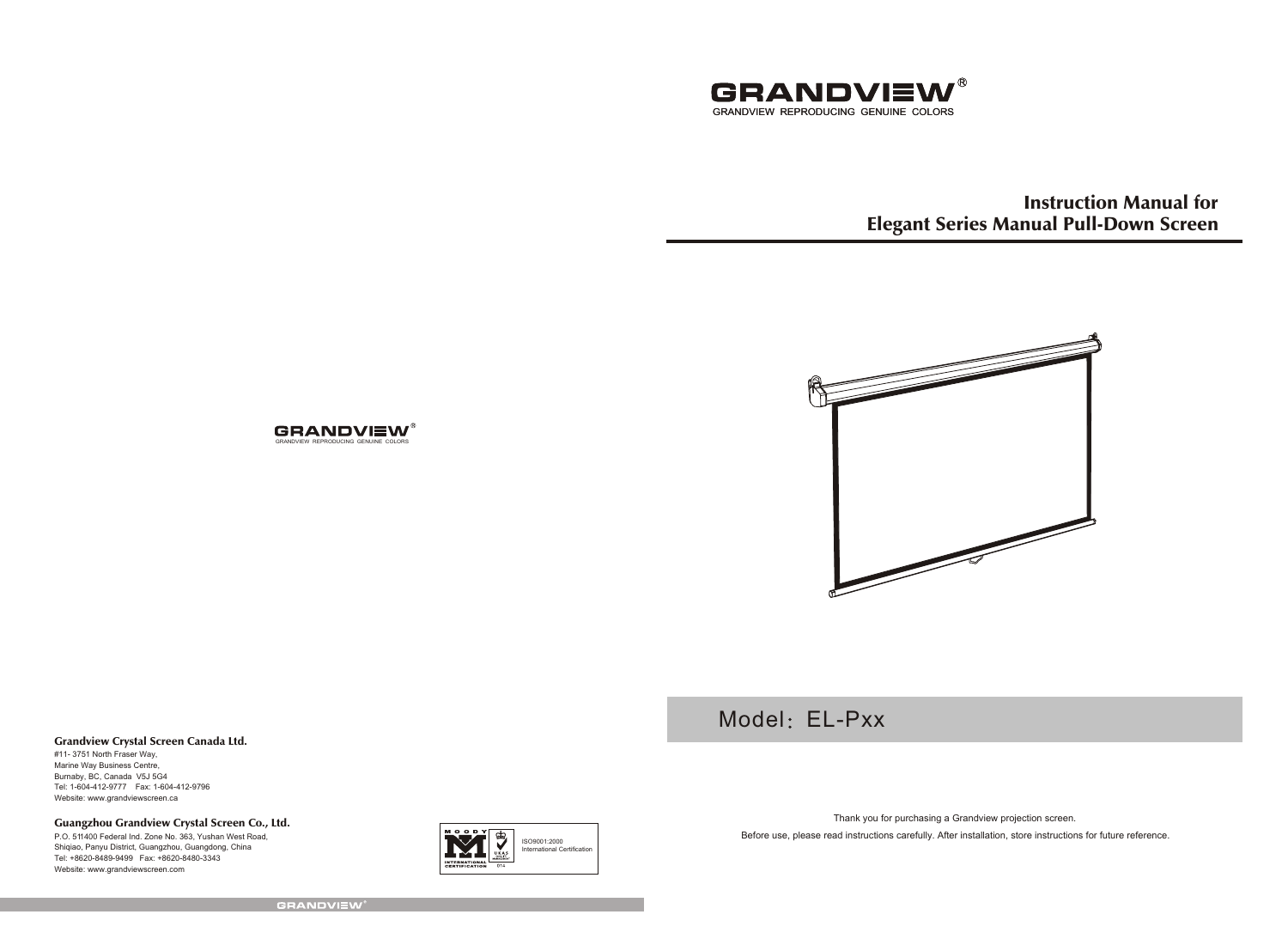# Description



**Instruction Manual (1pc)**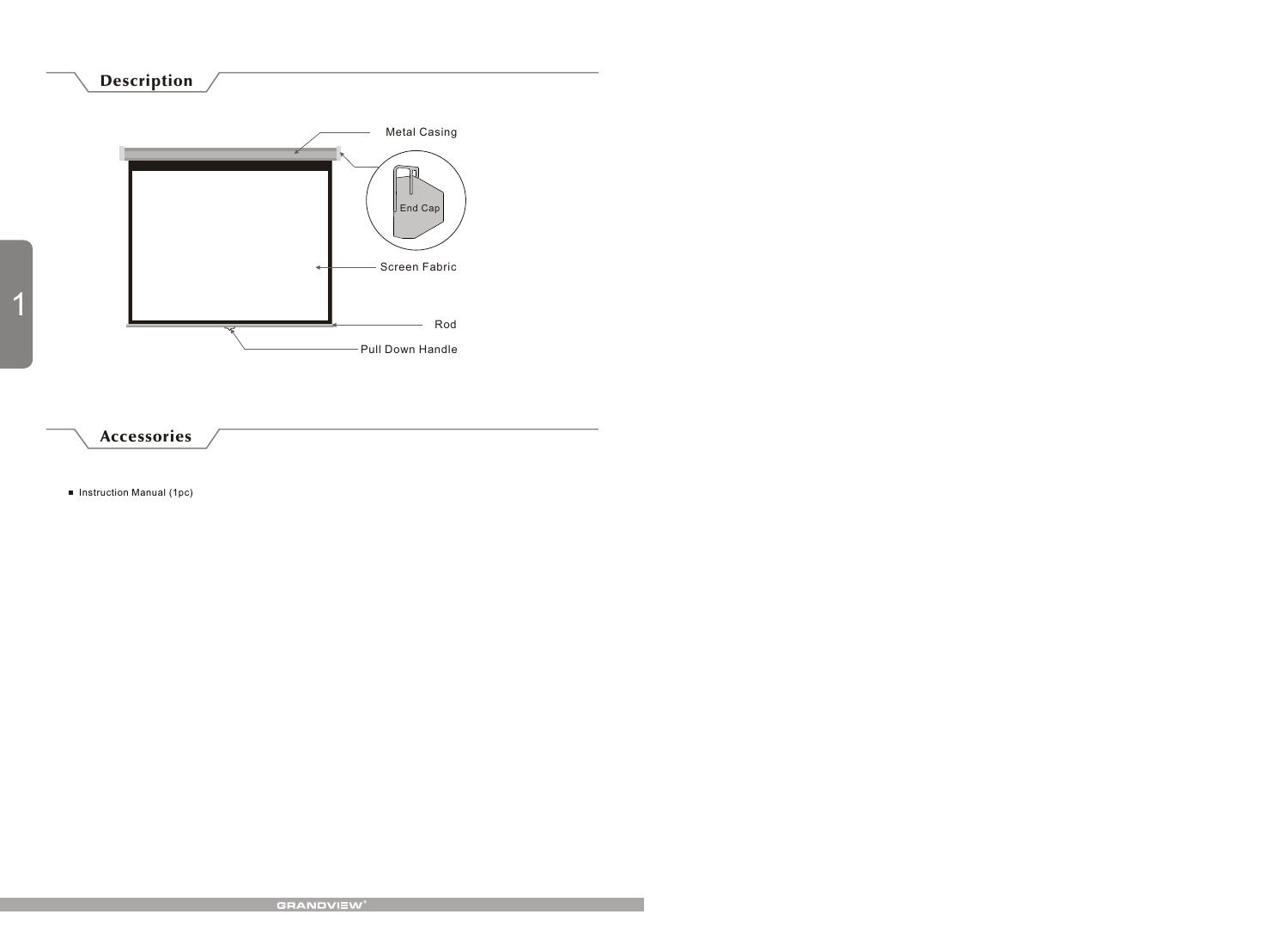### Warnings

- The ceiling or wall used for fixture installation must be secure to prevent the screens from falling.
- Please read the following as any damage to the screen surface will affect the quality of the picture:
- 1.Avoid contact or touching the screen surface as it may cause scratches or tears.
- 2.Do not write or draw on the surface
- 3.Clean the screen with a soft cloth and lukewarm water. Do not use any detergent or cleaning products.
- Roll up the screen after every use.
- While the screen is retracting, hold on to the pull loop on the bottom of the screen to prevent it from going too fast, which may result in damaging both the screen and casing.
- $I$  It may also cause the screen the fall
- Ensure that the screen is level when installing; do not pull on the sides or fold the screen.
- 



Do not take apart and replace with unknown parts. If there are any problems, please contact your local dealer. Product specifications are subject to change.

## Installation

This projection screen should be installed at the best possible viewing position for the audience. Take out all the parts from the packaging and follow the accessories guideline to ensure you have all parts. The parts needed will vary depending on which installation you choose to use. For installation on a wood wall or ceiling, use the  $\phi$  5 x 40 screws. For installation on a drywall, use the  $\phi$  5 x 40 screws with anchors.

## Wall Mount

To prevent unnecessary damage, the operation and maintenance of the screen should be done by adults.<br>
2 Using a tape measure, measure the distance between the two keyholes on the casing ( Figure 1). According to the measurement, use the drill to drill identical holes of the appropriate size (use a smaller drill bit than the actual screws) on the wall and ensure that it is level ( Figure 2 and 3 ). screw in the appropriate screws, either the  $\phi$  5 x 40 for wood walls or the  $\phi$  5 x 40 plus anchors for drywalls, leaving enough space at the end to hang the casing (Figure 4). To ensure that the screen is level, use a leveler to check (Figure 5).